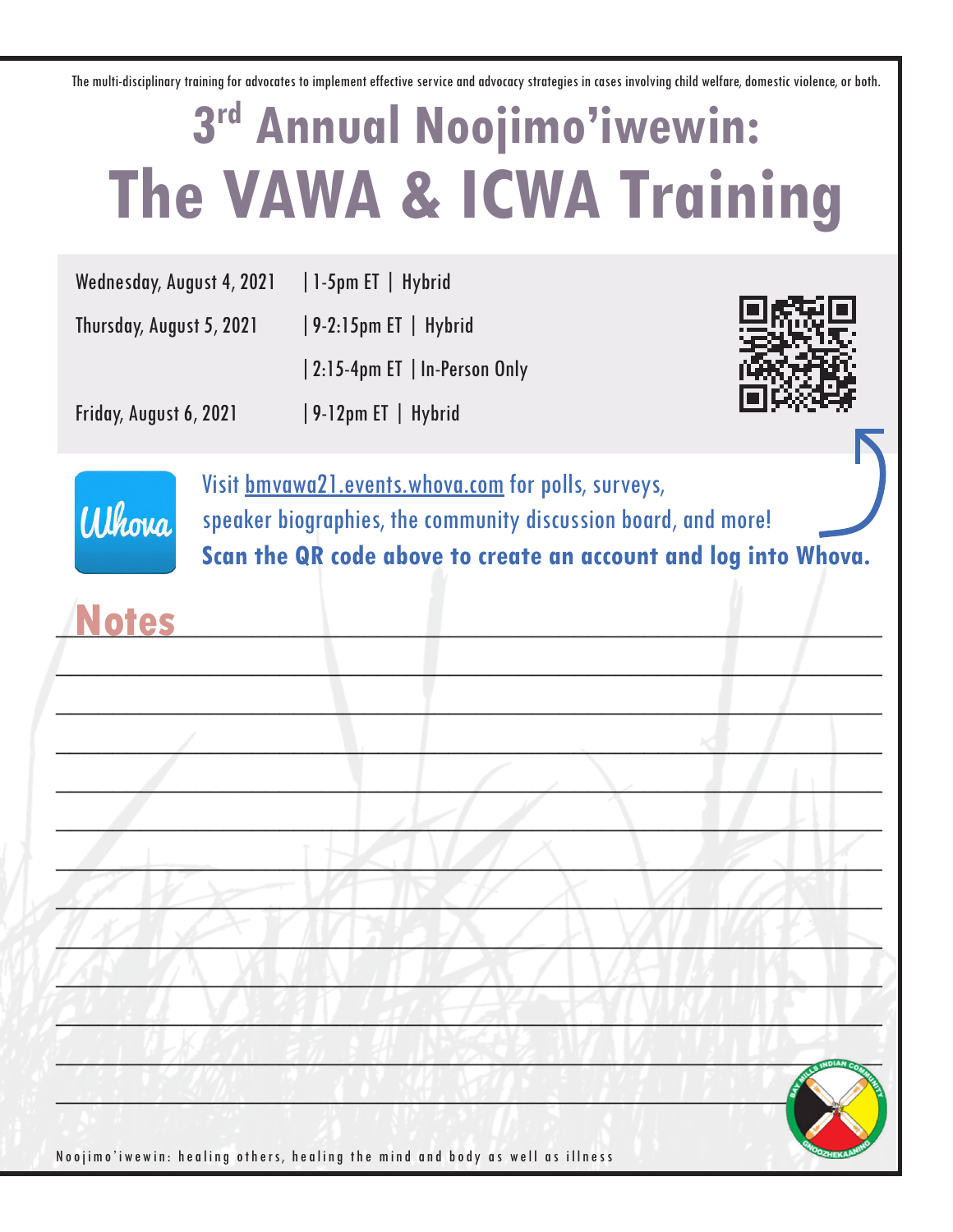|                                   | Wednesday, August 4, 2021 1-5pm ET   Hybrid                                                                                                                                                                                                                                                         |  |                                                                          | <b>Thursday, August 5, 2021, 9-2:15pm ET</b><br>2:15-4pm E1                                                                       |
|-----------------------------------|-----------------------------------------------------------------------------------------------------------------------------------------------------------------------------------------------------------------------------------------------------------------------------------------------------|--|--------------------------------------------------------------------------|-----------------------------------------------------------------------------------------------------------------------------------|
| 12:30 <sub>pm</sub>               | <b>REGISTRATION BEGINS</b>                                                                                                                                                                                                                                                                          |  | 8:30am                                                                   | <b>CONTINENTAL BREAKFAST S</b>                                                                                                    |
| 1:00pm - 1:30pm                   | <b>Nelcome Ceremony</b><br>Daraka Dettloff, Teacher, Brimley Elementary School<br>Tyler Dettloff, Professor, Lake Superior State University<br>Whitney Gravelle, President, Executive Council, Bay Mills Indian Community<br>Hon. Leah Parish, Chief Judge, Bay Mills Indian Community Tribal Court |  | $9:00$ am - 10:15am                                                      | The Missing & Murdere<br>Jennifer Obreiter, Prosecutor, Bay Mills Indian Community Tribal Court                                   |
| $1:30$ pm - $2:30$ pm             | Intimate Partner Violence: A Refresher<br>Rachel Carr, Executive Director, Uniting Three Fires Against Violence                                                                                                                                                                                     |  |                                                                          |                                                                                                                                   |
|                                   | Hali McKelvie, Community Outreach Specialist, University of Idaho School of Law                                                                                                                                                                                                                     |  | 10:15am - 10:30am                                                        | <b>BREAK</b>                                                                                                                      |
|                                   |                                                                                                                                                                                                                                                                                                     |  | 10:30am - 11:45am                                                        | <b>Violence against Nativelle</b><br><b>Trauma and Cultural In</b>                                                                |
| 2:30pm - 2:45pm                   | <b>BREAK</b>                                                                                                                                                                                                                                                                                        |  |                                                                          | Lenny Hayes, Owner and Operator, Tate Topa Consulting, LLC<br>Josh Hudson, Healing to Wellness Court Judge, Bay Mills Indian Comm |
| $2:45$ pm - 3:45 pm               | Legal Updates from Indian Country<br>Kate Fort, Director of Clinics, Michigan State University College of Law                                                                                                                                                                                       |  |                                                                          |                                                                                                                                   |
|                                   |                                                                                                                                                                                                                                                                                                     |  | 11:45am - 1:00pm                                                         | LUNCH                                                                                                                             |
| $3:45$ pm - $4:00$ pm             | <b>BREAK</b>                                                                                                                                                                                                                                                                                        |  | Sandy White Hawk, ICWA Law Center                                        | 1:00pm -2:15pm   Secondary Trauma and                                                                                             |
| $4:00 \text{pm} - 5:00 \text{pm}$ | <b>Working Collaboratively to Support Victims</b><br>Suzanne Grey, Victim Advocate, Project Manager, TIXEdu<br>Dawn Davis, Lead Firearms Instructor, Oregon Department of Public Safety Standards and Training                                                                                      |  |                                                                          |                                                                                                                                   |
|                                   |                                                                                                                                                                                                                                                                                                     |  | 2:15pm - 2:30pm                                                          | BREAK   End of Day 2 on Z                                                                                                         |
| 5:00 <sub>pm</sub>                | <b>END OF DAY 1</b>                                                                                                                                                                                                                                                                                 |  | $2:30 \text{pm} - 4:00 \text{pm}$<br>Led by the BMIC Boys and Girls Club | In-Person Activity                                                                                                                |
|                                   | Noojimo'iwewin: healing others, healing the mind and body as well as illness                                                                                                                                                                                                                        |  | 4:00 <sub>pm</sub>                                                       | END OF DAY 2                                                                                                                      |

## **ET | Hybrid ET | In-Person Only**



e<mark>red Indigenous Peoples Epidemic</mark><br><sup>ourt</sup>

## tive LGBTQ Children: The Effects of *<u>Interventions for Resiliency</u>*

mmunity Tribal Court

 $nd$  Self-Care

n Zoom